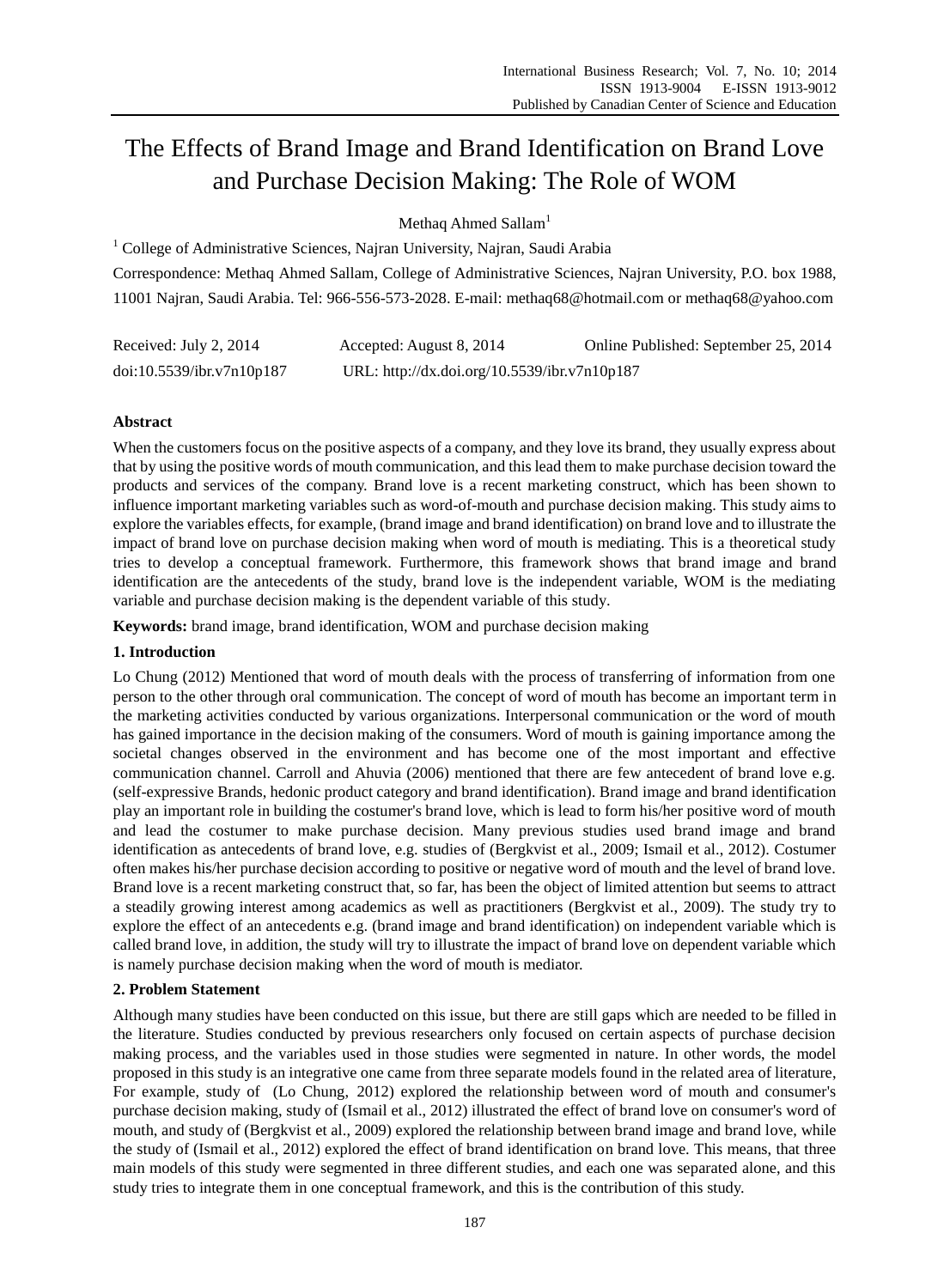### **3. Literature Review**

For businesses that are offering products and services to the public, the customers are considered as one of the most important factors to be attended very carefully, since their wants and desires would have significant impacts on the way the businesses are run. Brand image, brand identification, brand love, as consequence of consumer's word of mouth and his/her purchase decision making are the main issues in this study which have a strong relation with the retention of customer as a key success factor in today"s business world. These issues are discussed in details to allay concepts of these concerns here.

#### *3.1 Brand Image*

Brand image has been recognized as an important concept in marketing and consumer behavior research (Hee, 2009). The customer deals every day with different types of products and services, so, brand image that is primarily responsible for brand differentiation (Morgan, 2004). The companies compete to give good idea about their products and services to build a positive image about their brand in costumer's mind. So, good perception of product and service quality would drive the costumer to form a positive brand image, (Tan et al., 2012).

There is stream of literature that regards brand image as being directly related to the product category within which the brand is marketed (Martinez et al., 2004). Brand management scholars (e.g. Aaker, 1996; Kapferer, 1997) have argued that brand image is an essential part of powerful brands which enable brands to differentiate their products from their competitors. Brand image is made up of brand association, it is a set of perceptions about a brand as reflected by the brand associations held in the consumers" memory (Koubaa, 2008). Aaker (1991) defines brand associations as "the category of brand" is assets and liabilities that include anything 'linked' in memory to a brand." Associations are informational nodes linked to the brand node in memory that contains the meaning of the brand for consumers (Keller et al., 1998, cited in Koubaa, 2008, p. 141). Keller (1993) goes on to explain that there are three important aspects of image: favorability, strength and uniqueness of brand associations. Moreover, the associations may be formed in one of the following categories: attributes of the product, benefits achieved from the product or attitudes towards the brand. The aim of every firm is to create favorable and positive associations about the brand which results in a positive image of the brand (Keller, 1993). Brand image is defined by Keller (1993, p. 3) as "the perceptions about a brand as reflected by the brand associations held in consumer memory". In other words brand image is what comes to the mind of the consumer when a brand name is mentioned. Basically, brand image describes the consumer's thoughts and feelings towards the brand (Roy & Banerjee, 2007). Dobni and Zinkhan (1990) argued that the product image is the result of the interaction between the receiver and the product stimuli. Factors contributing to the development of brand image are: product attributes, the firm, the marketing mix, the individual perceptions of the brand, personal values, experience, type of brand users and context variables. Sources of image formation could be either through direct experience with the brand or brand communication (Dobni & Zinkhan, 1990).

#### *3.2 Brand Identification*

Kuenzel et al., (2010) mentioned that the concept of brand identification is built on social identity theory, which has been employed widely in other disciplines. Identification based on social identity theory is in essence a perception of oneness with a group of persons. Brands possess deep meaning (Albert et al., 2013) and serve to build consumers" self-concept or identities. Brewer (1991) Informed that brand identification has been emphasized that identification fulfils the need for social identity and self - identification. Using the identification concept in a brand-customer context can be justified in terms of the social identity theory itself, where identification with an organization can also happen without a need to interact or have formal ties with an organization. Consumers with stronger brand identification are more prone to engage in pro-brand activities, such as supporting the company goals, protecting its reputation, supporting its products and brand loyalty (Bhattacharya & Sen, 2003).

Brand identification is defined as "the extent to which the consumer sees his or her own self-image as overlapping the brand"s image (e.g. Sternberg et al., 1987; Bagozzi et al., 2006). Brand identification is also known as self-image congruence Sirgy M. J. et al., (1997) and self-connection. Although a number of previous studies (e.g. Algesheimer et al., 2005; Brown et al., 2005) have investigated the role of brand identification, none has investigated the relationship between brand identification and brand love. Bergkvist et al., (2009) informed that brand identification influences consumer's brand love, and they considered that brand identification as antecedents of brand love. Bergkvist et al., (2009) cited from (Ahuvia et al., 2006) that loved objects are central to people"s identity. The informants in his study use objects they love to boost their identity and reconcile conflicting identities. Although Ahuvia does not explicitly discuss causality or causal order, his study suggests that a consumer is more likely to love a brand, the stronger, he or she identifies with. For example, Ahuvia reports how one of his informants requires a "deep connection with what she sees as her desired identity as a culturally sophisticated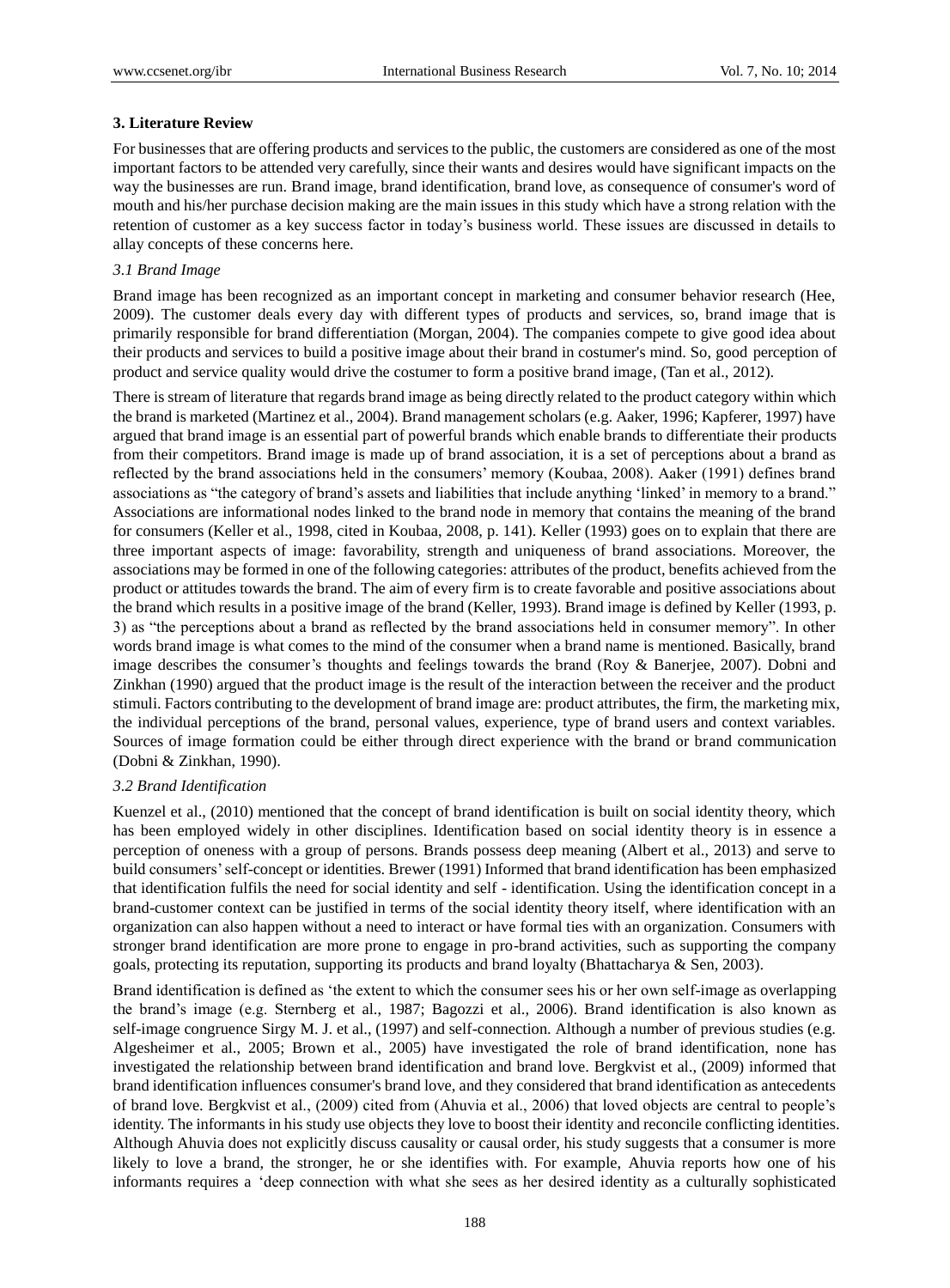bohemian" for her to love a product.

### *3.3 Brand Love*

Since it was introduced by Shimp and Madden (1988), brand love has been a topic of great interest for brand managers. Customers can view a brand as an individual, so they can love a brand as they love a person (Ranjbarian et al., 2013). On the basis of Sternberg"s (1986) tripartite conceptualization of interpersonal love, Shimp and Madden (1988) conceptualized consumer–brand relationship along three dimensions: liking, yearning and decision/commitment, which correspond to Sternberg"s (1986) intimacy, passion and decision/commitment components of inter-personal love. Liking and yearning represent the feelings of intimacy with and passion for a brand, respectively. Similarly, on a cognitive level, decision refers to the individuals recognition of the liking and yearning for the brand in the short-term; whereas commitment is reflected in purchasing the same brand repeatedly over time.

Today companies have recognized that feeling of love toward a brand is a vital factor in establishing a good relationship with a customer, those brands which can make customers love their brands are more successful in gaining sustainable advantage and beating their competitors (Roberts, 2006). Marketing researchers have investigated the concept of brand love (Ahuvia, 2005; Fournier, 1998). Fournier (1998) answers the question of whether consumers can experience a feeling of love toward a brand, she established that such a feeling may exist and consumers may develop strong relationships with brands. Carroll and Ahuvia (2006) have stated that brand love is a blend of emotion and passion of an individual for a brand, in addition, they defined love for a brand as "the degree of passionate emotional attachment that a person has for a particular trade name." Consumers' love includes the following characteristics: "(1) passion for a brand, (2) brand attachment, (3) positive evaluation of the brand, (4) positive emotions in response to the brand, and (5) declarations of love toward the brand" (Albert et al., 2008).

Ahuvia et al. (2005) defined brand love as the degree of passionate emotional attachment a satisfied consumer has for a particular trade name. Bergkvist et al. (2009) mentioned that brand love and interpersonal love differ in that brand love is unidirectional, whereas interpersonal love is bi-directional 2 and that consumers are not expected to yearn for sexual intimacy with brands, a feeling generally associated with passionate interpersonal love. Moreover, love is generally regarded as qualitatively different from liking, that is, love is not extreme liking but rather a construct that is different from, but related to, liking (Sternberg, 1987).

Bergkvist et al. (2009) informed that brand love is important in a marketing context because it is positively related to brand loyalty and WOM.

## *3.4 Word of Mouth*

Word-of-mouth means the measure of consumers" major informal communication. In early times, word- of-mouth meant at least two consumers, without commercial intention, communicating face-to-face regarding brands, products, or services. Communication is critical in customers" consumption and the process is called word-of-mouth (Ting & Chen, 2005). Word-of-mouth (WOM) communication usually invites thoughts on others. Some people engage in WOM communication to seek other people"s opinions on products or companies. Other people first consider the characteristics of potential WOM message receivers and then deliver WOM messages to the relevant receiver (Allsop, Bassett & Hoskins, 2007)

Word of mouth is gaining importance among the societal changes observed in the environment and has become one of the most important and effective communication channel. Harrison-Walker (2001) defined WOM as "informal, person-to-person communication between a perceived non-commercial communicator and a receiver regarding a brand, a product, an organization or a service. The basic idea behind WOM is that information about products, services, stores, companies and so on can spread from one consumer to another. In its broadest sense, WOM communication includes any information about a target object (e.g. company, brand) transferred from one individual to another either in person or via some communication medium (Brown et al., 2005). WOM is described as the process that allows consumers to share information and opinions that direct buyers toward and away from specific products, brands and services (Hawkins et al., 2004). There is recent focus on WOM in the literature on relationship marketing as a potential response that can emerge from efforts directed at forming relationships with consumers (e.g. Verhoef et al., 2002).

Lo (2012) mentioned that word of mouth has been an age old concept where a person shares his view with another person. The views of the person can be related to a product or the service he have received. The studies in consumer behavior suggest that words of mouth have a strong influence on the psychology of the person. The influence of word of mouth can have both positive and negative aspects. Relating word of mouth to the consumer behavior, it can be interpreted that the positive word of mouth increases the likelihood of the consumers in opting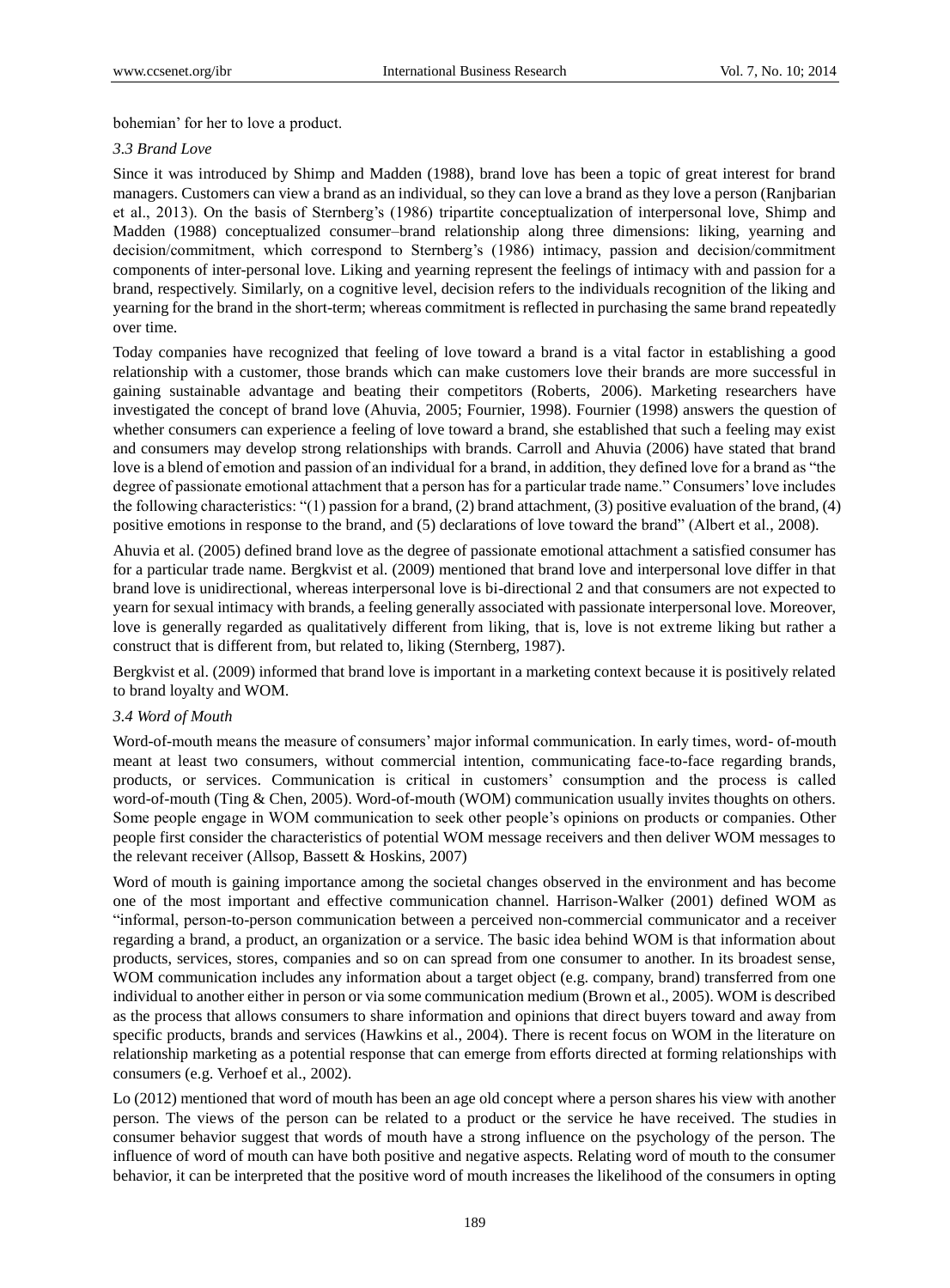for the product, whereas the negative word of mouth does the reverse. The overall effect of the word of mouth is dependent on two factors. The total number of people being exposed to positive word of mouth or negative word of mouth helps in judging the final influence.

## *3.5 Purchase Decision Making*

Decision making is painful (Pfister, 2003). It requires effortful processing of available information to reach a suitable judgment. Thus, consumers may rely on inferences to make a choice. Huber and McCann (1982) have shown that inferences can affect how people evaluate products. Family members play an important role in the purchase decision process, and this process is taken collectively or individually. The importance of the family as a unit of analysis in consumer purchase decision-making is well established (Xia et al., 2006). The family as a critical purchase and consumption decision-making unit has attracted the attention of several authors (Commuri & Gentry, 2000; Levy & Lee, 2004; Ndubisi & Koo, 2006). There are many previous studies that illustrated the purchase decision making from the viewpoint of the family e.g. (Xia et al., 2006), while the others focused on the subject from the viewpoint of the couple (Frikha, 2010). But the issue of purchase decision-making remains renewed because it happens on daily, in all the time and everywhere. Although children will have an influence in certain unique product categories (e.g. breakfast cereals), their impact on day-to-day family decision making is limited (Spiro, 1983). Therefore, the fundamental question of who makes what purchase decisions in the family generally resides with the husband and the wife (Howard, 1989). Who makes the decision to buy it in the family is a matter of difference depends on the consumer culture and this is different from the country to another (Tony et al., 1997). So, we can define purchase decision making as [process](http://www.businessdictionary.com/definition/process.html) by which (1) [consumers](http://www.businessdictionary.com/definition/consumer.html) identify their [needs,](http://www.businessdictionary.com/definition/need.html) (2) collec[t information,](http://www.businessdictionary.com/definition/information.html) (3) evaluate alternatives, and (4) make th[e purchase](http://www.businessdictionary.com/definition/purchase.html) [decision.](http://www.businessdictionary.com/definition/decision.html) Thes[e actions](http://www.businessdictionary.com/definition/action.html) are determined by [psychological](http://www.businessdictionary.com/definition/psychological.html) and [economical](http://www.businessdictionary.com/definition/economical.html) [factors,](http://www.businessdictionary.com/definition/factor.html) and are influenced by [environmental factors](http://www.businessdictionary.com/definition/environmental-factors.html) such as cultural, [group,](http://www.businessdictionary.com/definition/group.html) and [social values](http://www.businessdictionary.com/definition/social-value.html) (Xia et al., 2006).

## *3.6 The Relationship between Brand Image, Brand Identification and Brand Love*

Previous studies considered brand image and brand identification as antecedents to brand love e.g. (Bergkvist et al., 2009; Ismail et al., 2012). In terms of brand image and brand love, there is strong relationship between brand image and brand love, for example, (Aaker, 1997; Fournier, 1998; Ismail et al., 2012) found positive and significant effect of brand image on brand love. In terms of brand identification and brand love, also, previous studies found there is strong relationship between brand identification and brand love, for example, (Bergkvist et al., 2009; Kressman et al., 2006; Albert et al., 2013) found that brand identification had positive effect on brand love.

According to what mentioned above, the study hypothesizes that both brand image and brand identification have positive effect on brand love.

#### *3.7 The Relationship between Brand Love and WOM*

If consumers feel they love the brand that in turn may translate into a desire of the recommend it to friends and relatives. So, many people use their word of mouth to inform others about products or services positively or negatively. With respect to this topic, many previous studies found there is strong relationship between brand love and costumer's word of mouth, e.g. (Ahuvia et al., 2006; Elaine et al., 2014; Ismail et al., 2012; Mark et al., 2014) found that brand love is positively related to consumer's word of mouth. According to what mentioned above, the study hypothesizes that brand love has strong positive effect on consumer's word of mouth.

## *3.8 The Relationship between WOM and Purchase Decision Making*

It has been accepted in the present market scenario that word of mouth has become a powerful strategy for the marketing professionals. It has been found that the word of mouth has a significant role to play in influencing the customers to purchase a product; it has been found that often organizations induce their views in the word of mouth, (Villanueva et al., 2008). Lo (2012) found that word of mouth has a huge significance in influencing the purchase making decision of a consumer. Wang, X., (2011) informed that word of mouth has strong effect on consumer purchase decision making. In addition, (Trusov et al., 2009) referred that word of mouth has positive effect on consumer's purchase decision making, in addition, Dongsuk, (2007) found that word of mouth had positive effect on consumer's purchase decision. Even studies that have looked at the impact of e-WOM on customer purchase decision making and which is consider very closed to our study e.g. (Christodoulides et al., 2010; Huang et al., 2009; O"Reilly et al., 2011) explored that e-WOM has positive effect on costumer purchase decision making. According to what mentioned above, the study hypothesizes that: costumer' word of mouth has positive impact on his/her purchase decision making.

#### **4. The Proposed Conceptual Framework**

The conceptual framework below is proposed to ensure that brand image and brand identification are as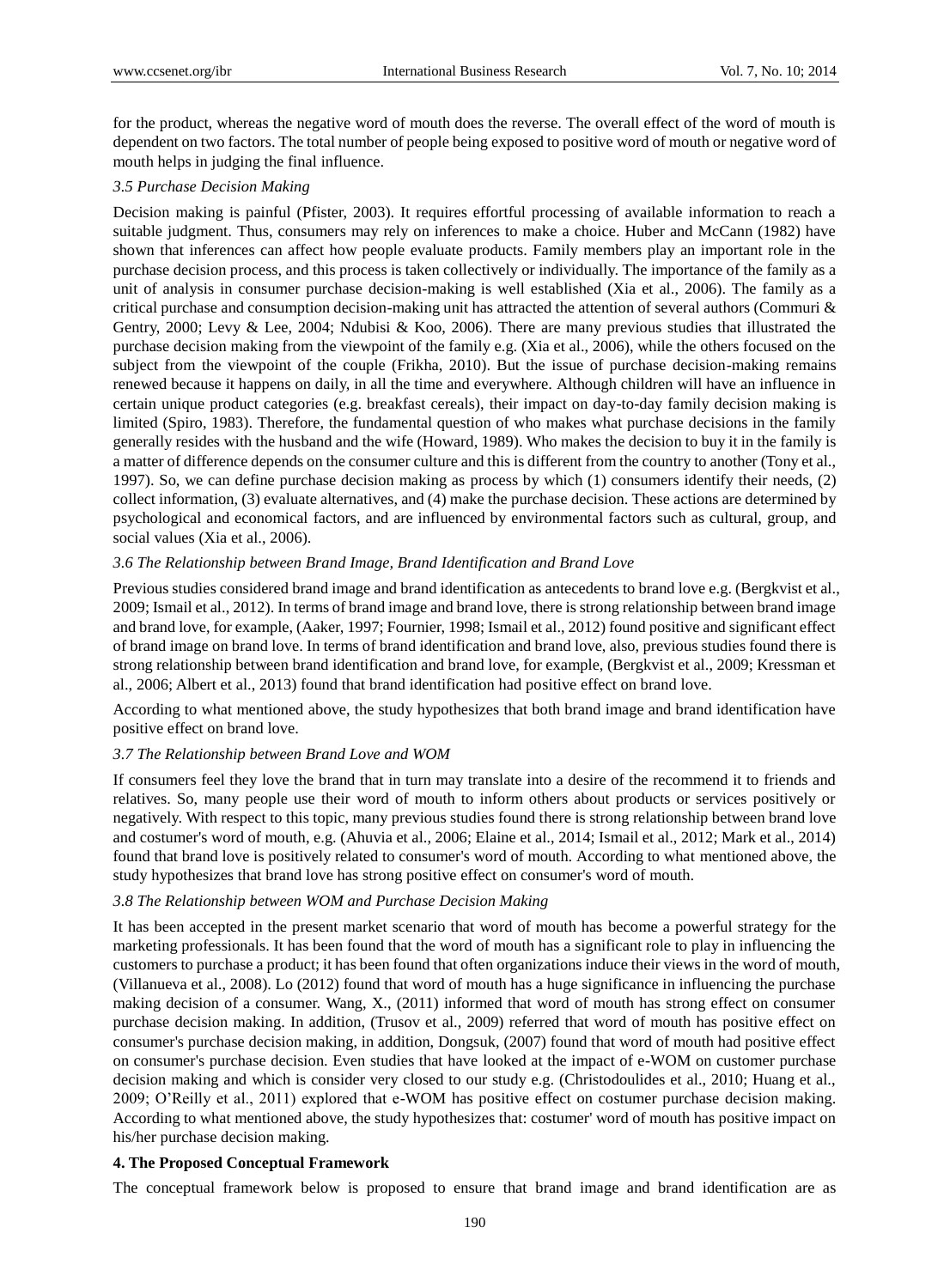antecedents of the independent variable which is namely brand love e.g. (Bergkvist, et al., 2009; Ismail, et al., 2012). Brand love impacts on dependent variable which is called consumer's purchase decision making when WOM is mediating.



Figure 1. Conceptual framework of the study

#### **5. Conclusion**

This study aims to determine a conceptual framework, create consumer's purchase decision making by build consumer's brand love and to illustrate the role of mediating variable which is namely consumer's word of mouth. If the study were applied in practice in the future by one of the researchers, the results will inform the company mangers how to use the antecedents variables e.g. (brand image and brand identification) well, to explore their effects on brand love, and to illustrate which one has the strong effect on brand love. In addition, the study will give the researchers idea about the mediating role of WOM between brand love and consumer's purchase decision making whether partial or full mediating.

#### **References**

- Aaker, D. A. (1991). *Managing Brand Equity: Capitalizing on the Value of a Brand Name*. New York, NY: The Free Press.
- Aaker, D. A. (1996). *Building Strong Brands*. New York, NY: The Free Press.
- Aaker, J. L. (1997). Dimensions of brand personality. *Journal of Marketing, 34*(3), 47–56.
- Albert, N., & Merunka, D. (2013). The role of brand love in consumer-brand relationships. *Journal of Consumer Marketing, 30*(3), 258–266. http://dx.doi.org/10.1108/07363761311328928
- Albert, N., Merunka, D., & Vallette-Florence, P. (2008). When consumers love their brands: exploring the concept and its dimensions. *Journal of Business Research, 61*(10), 1062–75. http://dx.doi.org/10.1016/j.jbusres.2007.09.014
- Allsop, D. T., Bassett, B. R., & Hoskins, J. A. (2007). Word-of-mouth re-search: Principles and applications. *Journal of Advertising Research*, 398-411. http://dx.doi.org/10.2501/S0021849907070419
- Bergkvist, L., & Larsen, T. B. (2010). Two studies of consequences and actionable antecedents of brand love. *Journal of Brand Management, 17*(7), 504–518. http://dx.doi.org/10.1057/bm.2010.6
- Brewer, M. B. (1991). The social self: On being the same and different at the same time. *Personality and Social Psychology Bulletin, 17*, 475–482. http://dx.doi.org/10.1177/0146167291175001
- Brown, T. J., Barry, T. E., Dacin, P. A., & Gunst, R. F. (2005). Spreading the word: antecedents of consumers" positive word-of-mouth intentions and behaviours in a retailing context. *Journal of Academy of Marketing Science, 33*(2), 123-38. http://dx.doi.org/10.1177/0092070304268417
- Carroll, B. A., & Ahuvia, A. C. (2006). Some antecedents and outcomes of brand love. *Marketing Letters, 17*(2), 79–89. http://dx.doi.org/10.1007/s11002-006-4219-2
- Christodoulides, G., & Argyriou, E. (2010). Cross-national differences in e-WOM influence. *European Journal of*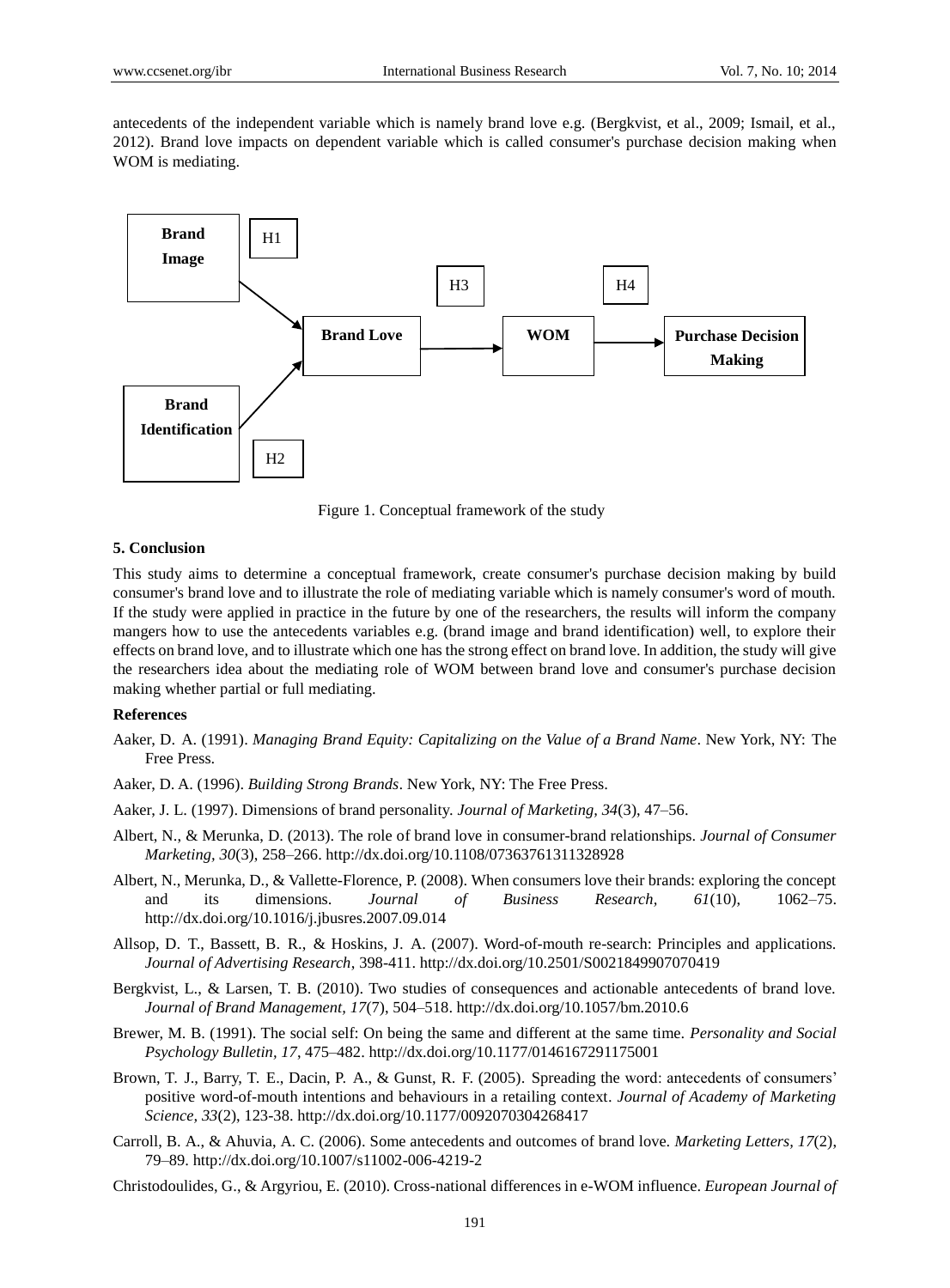*Marketing, 4*6(11/12), 2012.

- Commuri, S., & Gentry, J. W. (2000). Opportunities for family research in marketing. *Academy of Marketing Science*. Retrieved from http://www.amsreview.org/articles/commuri08-2000.pdf
- Dongsuk, J. (2007). Effects of word-of-mouth communication on purchasing decisions in restaurants: A path analytic study. *ProQuest Dissertations and Theses*, 2007, ProQuest.
- Elaine, W., Isable, B., & Leslie D. (2014). Consumer engagement with self-expressive brands: brand love and WOM outcomes. *The Journal of Product and Brand Management, 23*(1), 33–42. http://dx.doi.org/10.1108/JPBM-06-2013-0326
- Fournier, S. (1998). Consumers and their brands: developing relationship theory in consumer research. *Journal of Consumer Research, 24*(4), 343–73. http://dx.doi.org/10.1086/209515
- Frikha, A. (2010). Conflict in purchase decision making within couples. *Journal of Islamic Marketing, 1*(3). http://dx.doi.org/10.1108/17590831011082419
- Harrison-Walker, L. J. (2001). E-complaining: a content analysis of an internet complaint forums. *Journal of Service Marketing, 15*(5), 397–412. http://dx.doi.org/10.1108/EUM0000000005657
- Hawkins, D. I., Best, R., & Coney, K. A. (2004). *Consumer Behavior: Building Marketing Strategy* (9th ed.). Boston, MA: McGraw-Hill.
- Hee, P. S. (2009). *The antecedents and consequences of brand image: Based on Keller's customer-based brand equity*. The Ohio State University, ProQuest, UMI Dissertations Publishing.
- Howard, J. A. (1989). Consumer Behavior in Marketing Strategy. Englewood Cliffs, NJ: Prentice-Hall.
- Huang, M., Cai, F., Tsang, A., & Zhou, N. (2009). Making your online voice loud: the critical role of WOM information. *European Journal of Marketing, 45*(7/8), 201.
- Huber, J., & McCann, J. (1982). The impact of inferential beliefs on product evaluations. *Journal of Marketing Research, 19*, 324-33. http://dx.doi.org/10.2307/3151566
- Ismail, A. R., & Spinelli, G. (2012). Effects of brand love, personality and image on word of mouth: The case of fashion brands among young consumers. *Management, 16*(4).
- Keller, K. L. (1993). Conceptualizing, measuring, and managing customer-based brand equity. *Journal of Marketing, 57*(1), 1-22. http://dx.doi.org/10.2307/1252054
- Koubaa, Y. (2008). Country of origin, brand image perception, and brand image structure. COO and brand image. *Asia Pacific Journal of Marketing and Logistics, 20*(2). http://dx.doi.org/10.1108/13555850810864524
- Kressman, F., Sirgy, M. J., Herrman, A., Huber, F., Huber, S., & Lee, D. J. (2006). Direct and indirect effects of self-image congruence on brand loyalty. *Journal of Business Research, 59*(9), 955–964. http://dx.doi.org/10.1016/j.jbusres.2006.06.001
- Kuenzel, S., & Halliday, S. S. (2010). The chain of effects from reputation and brand personality congruence to brand loyalty: The role of brand identification. *Journal of Targeting, Measurement and Analysis for Marketing, 18*(3/4), 167–176. http://dx.doi.org/10.1057/jt.2010.15
- Levy, D. S., & Lee, K. C. (2004). The influence of family members on housing purchase and decisions. *Journal of Property Investment & Finance, 22*(4/5), 320*–*338. http://dx.doi.org/10.1108/14635780410550885
- Lo, S. C. (2012). Consumer decision: The Effect of Word of Mouth. *The International Journal of Organizational Innovation, 4*(3).
- Mark, F., Michele, B., Filho, C., & Souki, G. C. (2014). The effect of product category on consumer brand relationships. *Journal of Product and Brand Management, 23*(2), 78–89. http://dx.doi.org/10.1108/JPBM-05-2013-0310
- Martinez, E., & Chernaton, L. (2004). The effect of brand extension strategies upon brand image. *The Journal of Consumer Marketing, 21*(1), 39. http://dx.doi.org/10.1108/07363760410513950
- Morgan, F. N. (2004). *Brand Image Formation and Updating Across Multiple-Episode Experiences Within Service Networks*. A Dissertation Presented in Partial Fulfillment of the Requirements for the Degree Doctor of Philosophy, Arizona State University.
- Ndubisi, N. O., & Koo, J. (2006). Family structure and joint purchase decisions: two products analysis. *Management Research News, 29*(1/2), 53–64. http://dx.doi.org/10.1108/01409170610645448